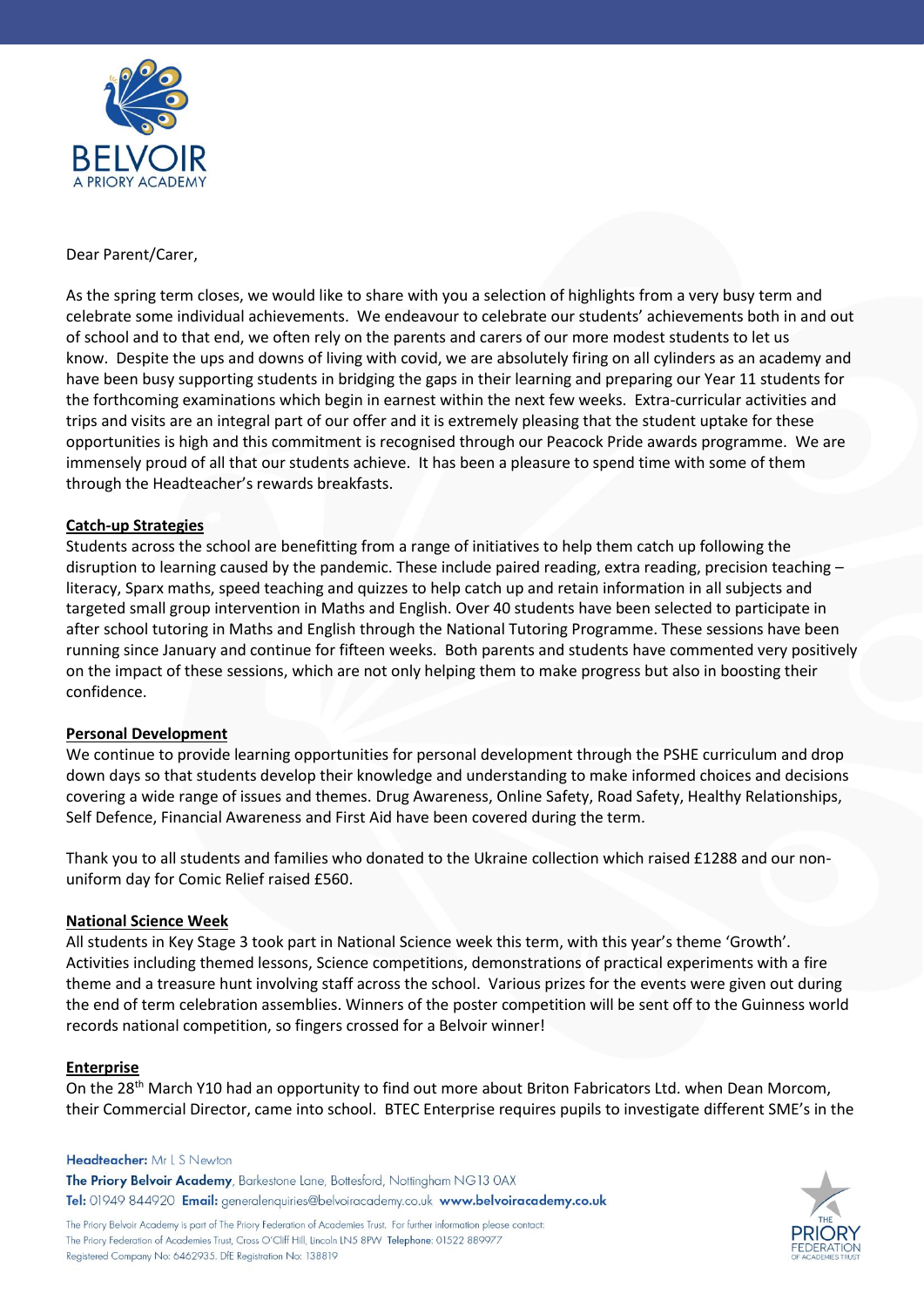East Midlands. Dean guided pupils through the main activities of the business including a current project on the southern Grantham Bypass. He also discussed examples of completed projects around the country including bridges and gantries for Highways England, Network Rail and various pedestrian bridges in cities and university campus locations. Pupils heard first-hand the skills and mind set required to work in this industry, career opportunities and the external factors that affect the day to day operation of this successful business.

During the last two weeks, Year 11 Enterprise pupils have been rounding off their coursework with a "Dragon's Den" style pitch of their micro enterprise business plan. Enterprises included social media management, handmade jewellery, celebration cakes, dog walking, car washing and garden maintenance. Pupils individually pitched their idea to an audience and had to deal with some probing questions on their business plans. This activity developed their communication, presentation and planning skills and, despite some understandable nerves, pupils rose to the challenge delivering professional, confident pitches.

### **Food Technology**

Year 11 GCSE Food Preparation and Nutrition students completed their final practical assessment on the topic of 'occasions'. The two dishes had to be highly skilled, prepared, cooked and presented within three hours. Students rose to the challenge and produced some amazing dishes that would be worthy of any birthday, Chinese New Year or Wedding celebration! The Food studies team would like to thank all of our parents and carers for supporting us in in ensuring that our students are so well prepared with ingredients for weekly practical lessons both in KS3 and KS4. This enables us to maximise the time available in lessons to concentrate on achieving high quality dishes.

### **Peacock Pride**

The Peacock Pride rewards at the end of this term for Year 7 have focused on achievements since starting at the Priory Belvoir Academy. A magnificent 253 badges have been awarded! For Year 8 upwards the focus has been on getting a new badge to push them out of their comfort zone and on to greater challenges. For some that has meant getting the bronze badge for an award they hadn't previously achieved and for others, progressing from bronze to silver. It has also been an absolute pleasure to see so many of the cast of Mary Poppins see their sustained effort and dedication in rehearsals recognised through the Inspiration badge. The full array of colours from bronze, to silver and right up to gold have been awarded to the cast for their part in such a wonderful performance.

### **Field Trip**

Learning outside the classroom is currently a key focus in the Geography department with the very welcome return to fieldwork. Year 10 students visited Nottingham this week to carry out the first compulsory fieldwork requirement of their GCSE course. They collected data on variations in quality of life in two different locations across the city. In May the same students will go to the East Yorkshire Coast to investigate the use of different coastal management techniques to control coastal processes. Both visits offer a great opportunity to apply geographic theory to the real world whilst developing a wide range of fieldwork skills. After Easter, Year 8 will be venturing in to Bottesford looking at land use patterns and crime prevention and then at the end of June we will be whisking 50 Year 9s, 10s and 11s off to Iceland to explore this fascinating country shaped by the heat of the earth and the ice above it.

### **Rock School Begins!**

This term, our talented year 10 GCSE Music students have started Rock School after school on a Wednesday and are already sounding great! Each student has an instrument that they are specialising in for their GCSE, and the group are getting valuable experience of playing as part of an ensemble, something they have to do for one of their GCSE assessed performances. It has also been fantastic to see that they are all willing to give the other instruments a go as well; their 'can-do attitude' is inspiring to see! They are currently in the process of putting together a set list ready for a concert at the end of the Summer term, and we'll also be opening up the group to guitarists from other year groups after Easter. We want to make Belvoir Rock in 2022!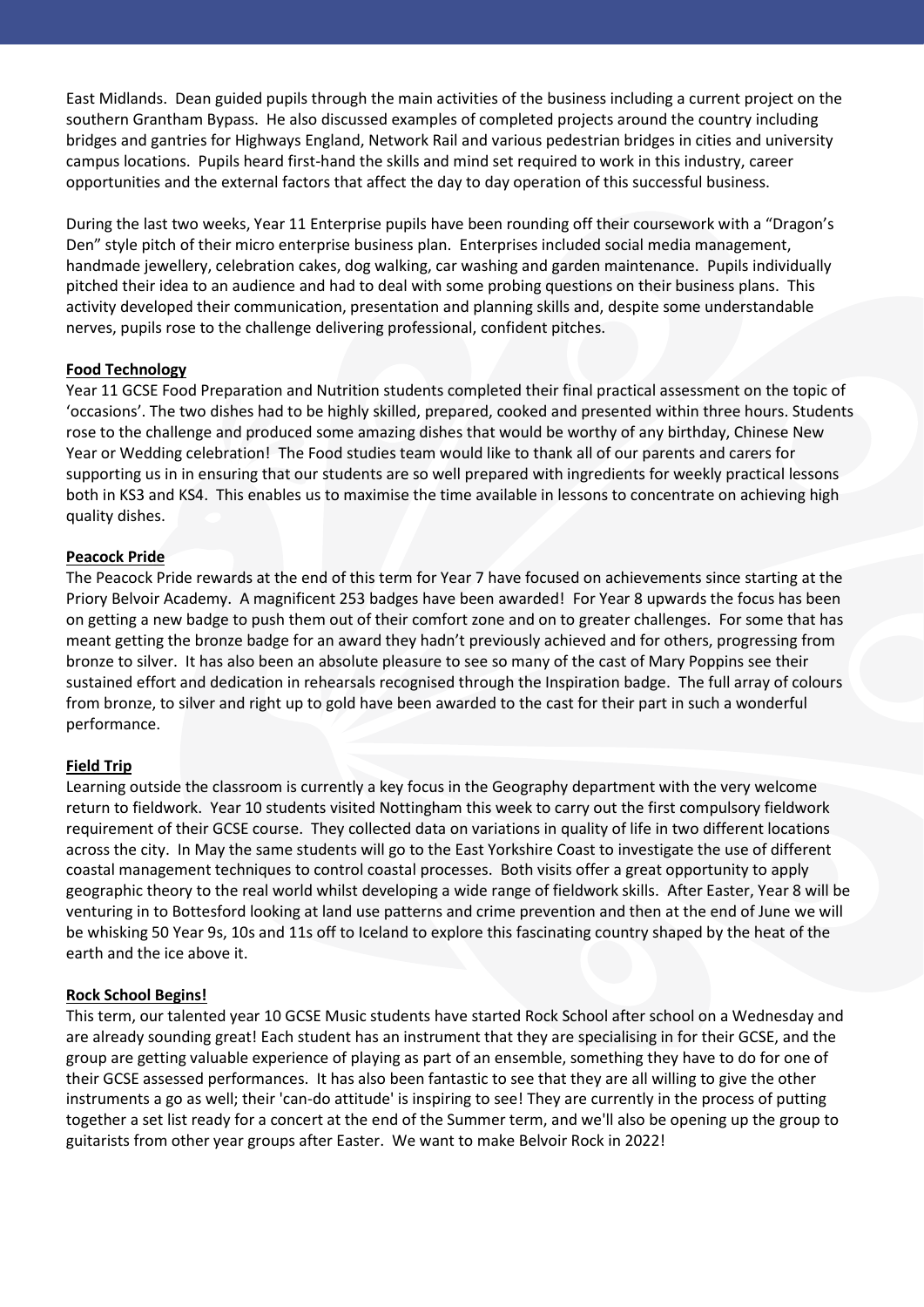### **Music and Performing Arts**

Our students continue to showcase their talents in a competitive context and have recently enjoyed considerable success in the Grantham music festival. Congratulations to the following:

- Arlen Williams, Year 7 achieved 1<sup>st</sup> place in String Solo Grades 1&2 category
- Norah Flavin, Year 7 achieved  $2^{nd}$  place in the String Solo Grades 5&6 category
- $\bullet$  Isla Williams, Year 9 achieved 2<sup>nd</sup> place in the String Solo Grades 3&4 category
- Daisy Bayman, Year 9 achieved 3<sup>rd</sup> place in the Vocal Solo category
- Tom Fletcher, Year 10 achieved 1<sup>st</sup> place in the Gilbert and Sullivan Operetta category and also passed his grade 6 singing exam with distinction.

## **And Names in Lights……**

- Zak Rothera-Oxley, Year 9 stars in the Alex Garland Film *Men* released in cinemas on 20th May 2022
- Georgia Bowbanks in Year 11, is currently starring as Bonnie in Bonnie and Clyde at the Arts Theatre in London

# **Sport**

It has been a busy term again for the extra-curricular sports programme in school. Practices and fixtures have taken place in badminton, volleyball, football, rugby, badminton and basketball. For some students this has been their first taste of an activity in a competitive fixture, for example contact rugby and girls basketball. For others they have been able to showcase their talents through the knock out stages of the county cup.

Some notable highlights include:

- Year 7 girls reaching the quarter finals of the netball.
- Year 8 girls reached the semi-finals of the netball and basketball competitions.
- Year 9 boys reached the quarter finals of the football and basketball
- KS4 girls reached the semi-finals of the basketball.
- Year 11 boys reached the finals of the basketball but sadly lost out to a really strong Wigston Academy team on the Leicester Riders show court. A number of KS4 girls have also begun to take part in senior netball as a team and are making fantastic progress.

Mr Miller has started up a Year 7 rugby team with up to 20 students training on Thursdays after school. The team has recently enjoyed their first fixtures competing in mini festivals against other local schools. We are excited to see the team develop and join the ranks of our other sports teams competing at a high level.

As always the PE department is incredibly proud of the achievements of students especially when we are competing against much larger schools. They participate with enthusiasm and energy but always show the best of themselves and are a credit to both the academy and their parents.

The calibre of individual students competing at local and national level is immense at B

| Calibre of individual students competing at local and national level is immerise at belivon. |                                           |                   |                                                             |
|----------------------------------------------------------------------------------------------|-------------------------------------------|-------------------|-------------------------------------------------------------|
| $\bullet$                                                                                    | Liv White                                 | Netball           | U15 Leicestershire County, Market Harborough youth Netball  |
|                                                                                              | club, U15 Loughborough Lightening academy |                   |                                                             |
| $\bullet$                                                                                    | Zach Atkins                               | <b>Basketball</b> | Under 18 Premier team, Nottingham                           |
|                                                                                              | Fin Tuck                                  | Basketball        | U14 Leicester Riders, Final Stage U15 Aspire England Trials |
| $\bullet$                                                                                    | <b>Willow Baxter-Clucas</b>               | Basketball        | <b>England Aspire Pathway</b>                               |
| $\bullet$                                                                                    | Cameron Markham                           | Basketball        | England Aspire Pathway, Nottingham Hoods                    |
| $\bullet$                                                                                    | Alex Halstead                             | Football          | U13 Nottingham Forest Football Academy                      |
| $\bullet$                                                                                    | Arthur Dobson                             | Football          | U13 MK Dons Football Academy                                |
| $\bullet$                                                                                    | Claudia Clemons                           | Rugby             | Leicestershire County                                       |
| $\bullet$                                                                                    | Callum Melville                           | Swimming          | <b>Scotland National Team</b>                               |
| ٠                                                                                            | Logan Melville                            | Football          | U14 Nottingham Forest Academy                               |
| $\bullet$                                                                                    | Chloe Daybell                             | Swimming          | Nova Centurion Swimming Club competing at National Level    |
| $\bullet$                                                                                    | <b>Ethan Squires</b>                      | Cycling           | U16 Beeston Cycling Club competing at National Level        |
|                                                                                              |                                           |                   |                                                             |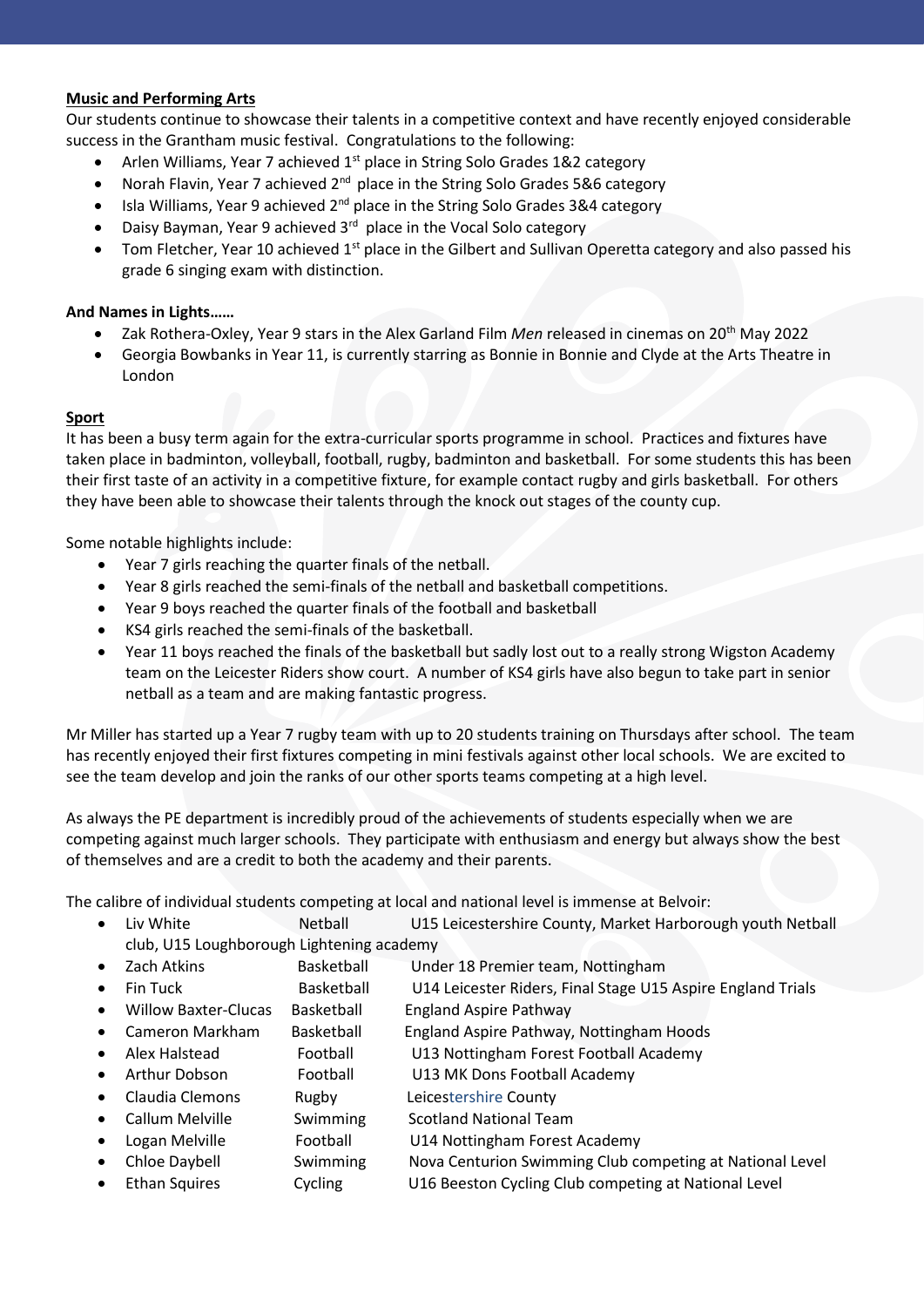- 
- 
- 
- East Midlands regional player
- 
- 
- 
- 
- Toby Shaw Endurance U16 British Rounds, Edge Off Road Events
- 
- 
- 

 Lucas Bowen Gymnastics Nottingham Gymnastics Club and reselected for GB team Louie Truman Squash U15 England, Nottinghamshire Premier League Tilly Shaw Horse Riding U16 British Show Jumping Juniors competing at national level,

 Elijah Killen Smith Tennis U14 National level, Grantham Tennis Club Hannah Roberts Football U12 Nottingham Forest Academy • Archie Carson Rugby Tri-County Rugby, Kesteven Rugby Club Josh Hatherley Cross Country U15 Wreake and Soar Valley Athletics Club

- 
- 
- Campbell Searle Cricket U13 Leicestershire County Cricket Brooke Morley Football U16 Nottingham Forest Football Academy
- Grace Hatherley Cross Country Selected to represent Leicestershire in finals

# **Living with Covid**

The Government have recently updated the national and school guidance on the next steps for living with Covid. Below are key parts of the information which you may find helpful.

The population now has much stronger protection against COVID-19 than at any other point in the pandemic. This means we can begin to manage the virus like other respiratory infections, thanks to the success of the vaccination programme and access to antivirals, alongside natural immunity and increased scientific and public understanding about how to manage risk.

This will mean:

- Children and young people who are unwell and have a high temperature should stay at home and avoid contact with other people. They can go back to school, college or childcare when they no longer have a high temperature, and they are well enough to attend.
- Children and young people aged 18 and under with a positive COVID-19 test result should try to stay at home and avoid contact with other people for 3 days.
- Adults with the symptoms of a respiratory infection, and who have a high temperature or feel unwell, should try to stay at home and avoid contact with other people until they feel well enough to resume normal activities and they no longer have a high temperature.
- Adults with a positive COVID-19 test result should try to stay at home and avoid contact with other people for 5 days, which is when they are most infectious.

We have two members of staff leaving us at the end of this term to pastures new. Mrs Exwood has given us 15 outstanding years as a teacher of Food Technology and latterly Enterprise. And Ms Forsyth has given us 13 outstanding years as Head of Design Technology. We wish them the well in their new pursuits.

Finally, we have a number of employment opportunities, particularly for Learning Support Assistants – please follow the vacancies link on the school website for more details.

Have a good Easter break.

Yours faithfully,

Mr L S Newton

Headteacher